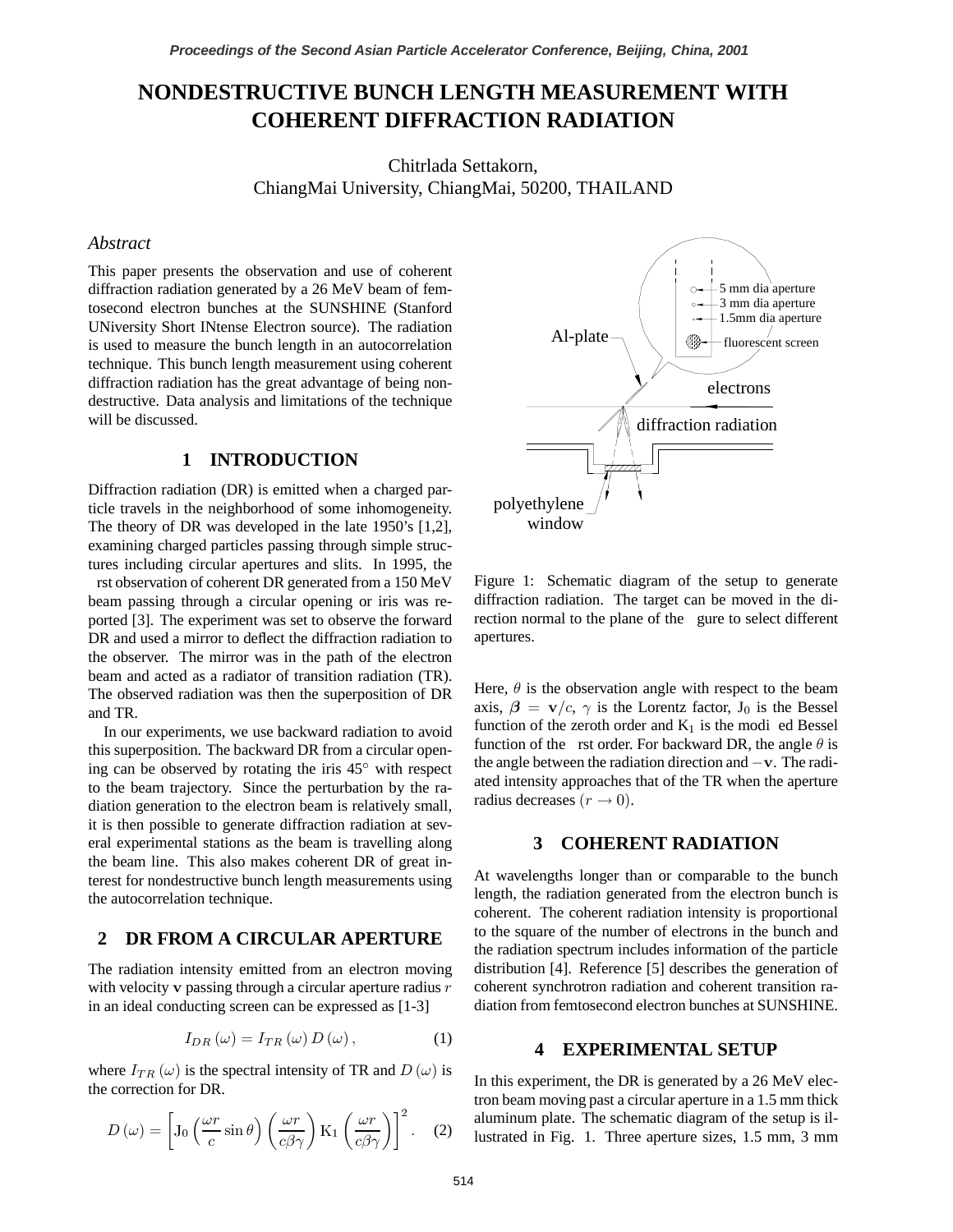

Figure 2: Diffraction Radiation intensity as a function of the sum of the number of elactrons per bunch squared (the solid line represents a linear fit).

and 5 mm in diameter, are available. The aperture size can be selected by moving the plate vertically to center the selected aperture on the beam trajectory. The Al-plate is tilted by  $45^{\circ}$  with respect to the beam path and the backward DR, emitted at  $90^{\circ}$ , exits through a 19-mm-diameter and 1.25-mm-thick polyethylene window. Also available on the Al-plate is a fluorescent screen which can be selected to monitor the beam position. The beam pro le is observed through a CCD camera (not being shown in the diagram) located on the opposite side of the polyethylene window. The beam is adjusted to pass through to the center of the screen by upstream steering magnets.

#### **5 COHERENT DR INTENSITY**

The intensity of coherent DR is expected to scale with the square of the number of electrons. To verify the coherence of DR, we measure the radiation intensity as a function of beam current. The DR is generated using the 5 mm-diameter aperture which is the largest one available in the setup. The beam current is measured through the current monitor located after the DR experimental station. By closing the high energy slit in the alpha-magnet to scrape off some electrons, the beam current can be varied. The sum of the number of electrons per bunch squared  $\sum N_e^2$ is then evaluated [5]. The result is shown in Fig. 2 in which the radiation intensity scaling with  $\sum N_e^2$  con rms the co-<br>because of the DP herence of the DR.

# **6 COHERENT DR SPECTRUM**

The spectral distribution of coherent DR generated by a 26 MeV beam at SUNSHINE is measured with a Michelson interferometer and is shown in Fig. 3. The backward DR is generated by the 1.5 mm, 3.0 mm, and 5.0 mm diameter apertures on an Al-plate while the backward TR is generated by the vacuum-aluminum interface. The low frequency suppression in the spectrum is due to thin lm interference effect in the  $25-\mu m$  Kapton beam splitter [6]. The



Figure 3: Spectral distribution of coherent transition radiation and coherent diffraction radiation generated at SUN-SHINE.

high frequency suppression is caused by the diffraction radiation spectral distribution expressed in (2) and becomes more severe as the aperture size increases.

# **7 BUNCH LENGTH MEASUREMENT USING COHERENT DR**

The autocorrelation bunch length measurement technique retrieves frequency information of the bunch from the spectrum of coherent TR [7]. The coherent DR generated by the electron bunch also carries such frequency information. Moreover, generation of coherent DR can be done in a nondestructive way.

The spectral distribution of DR, however, has a frequency dependence. As shown in  $(1)$ , the spectral distribution of DR from a circular aperture depends on the aperture sizes and beam energy. To use coherent DR in an autocorrelation bunch length measurement, we must consider this frequency dependence carefully.

In general, suppression of high frequency components of the coherent radiation results in a broader interferogram which leads to a seemingly longer bunchlength. To investigate the lengthening of measured bunch lengths in the autocorrelation technique based on coherent DR, we measure the bunch length using coherent DR generated in the experimental setup shown in Fig. 1. Interferograms have been taken with a Michelson interferometer in ambient air equipped with a  $25.4$ - $\mu$ m-Kapton beam splitter. Interferograms obtained from the radiation generated are shown in Fig. 4. displaying the lengthening of the apparent bunch length as the aperture size increases. The bunch length measured by TR is the most precise among all measurements since all the high frequency components are preserved. The theoretical value of the FWHM for each measurement can be estimated,

The effects of the DR spectral distribution on the interferograms can be demonstrated theoretically by simulations [6]. We apply the DR spectral distribution to the power spectrum of a known bunch distribution and use inverse Fourier transformation to retrieve a simulated in-